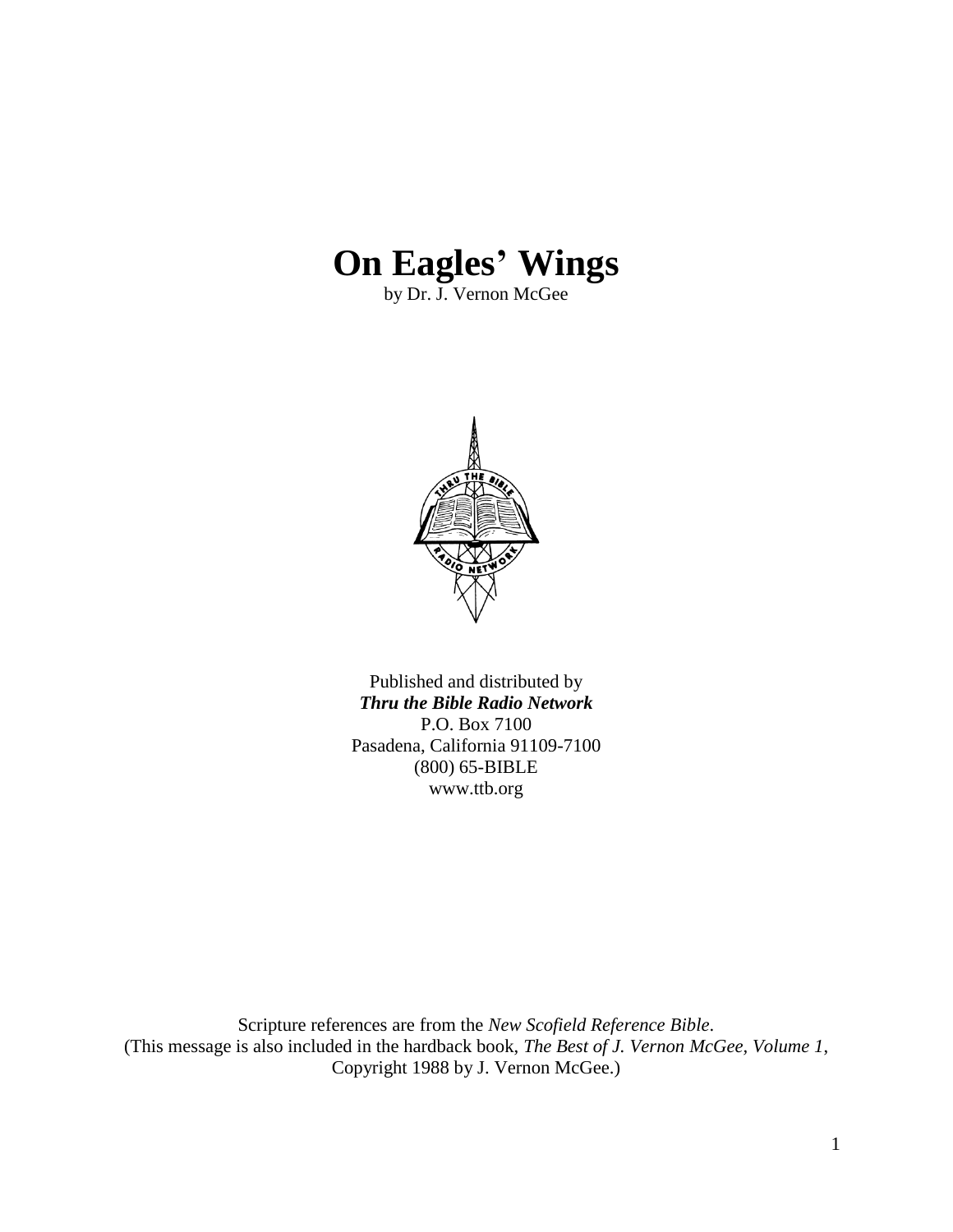# *Ye have seen what I did unto the Egyptians, and how I bore you on eagles' wings and brought you unto myself.* (Exodus 19:4)

"On eagles' wings" tells of the way Israel achieved freedom – all the way from slavery in Egypt to security in the land of promise, from death to life, from helplessness to the heart of God. It was not by fearless fighting and brilliant military maneuvering that they startled the nations of the world. Actually it was not by their own efforts at all. It was by what God did for them – God carried them "on eagles' wings."

Borne by wings is an apt symbol of God's gracious deliverance. But why eagles' wings? The eagle is one of the birds specifically labeled in Scripture as "unclean," that is, not to be used for food (see Leviticus 11:13). Also it is referred to as a bird of prey in the Word of God. Our Lord gave a verse that is in many ways the most difficult statement He ever uttered, "For wherever the carcass is, there will the eagles be gathered together" (Matthew 24:28). For this reason, and I think for this reason alone, the eagle is not used in Scripture as a symbol of God.

Yet the eagle is admired and applauded for its exploits. It is the jet plane of the bird family. It soars the highest, goes the fastest, and is superior to all other birds in this respect. These features are noted on the pages of the Word of God. David, in giving a eulogy of Saul and Jonathan after they were slain, likens them to the eagle in his panegyric of praise: "Saul and Jonathan were lovely and pleasant in their lives...they were swifter than eagles" (2 Samuel 1:23). The eagle, though in and of itself rejected as a symbol of God, is admired for its ability to fly. Therefore its wings are given as a symbol of our God. By the strength of its great wings it is able to soar to the heights and perform unusual feats.

Another remarkable characteristic of the eagle is its tenderness toward its young. No member of the bird family is more gentle and attentive in watching over its young. It builds its nest high up on a mountain crag. Both parents bring food to the little eaglets, and when they teach them to fly, both parents are involved in the training program. As the little one takes off from that dizzy height and attempts to follow its parent in flight, the eagle swoops beneath it and bears the little fellow on its wings when he seems exhausted.

Thus the eagle is set before us as being a symbol of God's dealing with His people, as He bore them "on eagles' wings."

## **Eagle Wings of Deliverance**

They are set before us as the salvation which God, by grace, wrought for us. This is given in the nineteenth chapter of Exodus, verse four. You will recall that at this point God had brought Israel out of Egyptian bondage to Mount Sinai. Now He is giving them an opportunity to make a choice. As He does, He says this to them:

# *Ye have seen what I did unto the Egyptians, and how I bore you on eagles' wings and brought you unto myself.* (Exodus 19:4)

In this verse God reviews their deliverance out of Egypt. He goes back over their passage through the Red Sea and that which brought them up to Mount Sinai. In doing this He says, "I have brought you this far; and the way I brought you – I bore you on eagles' wings."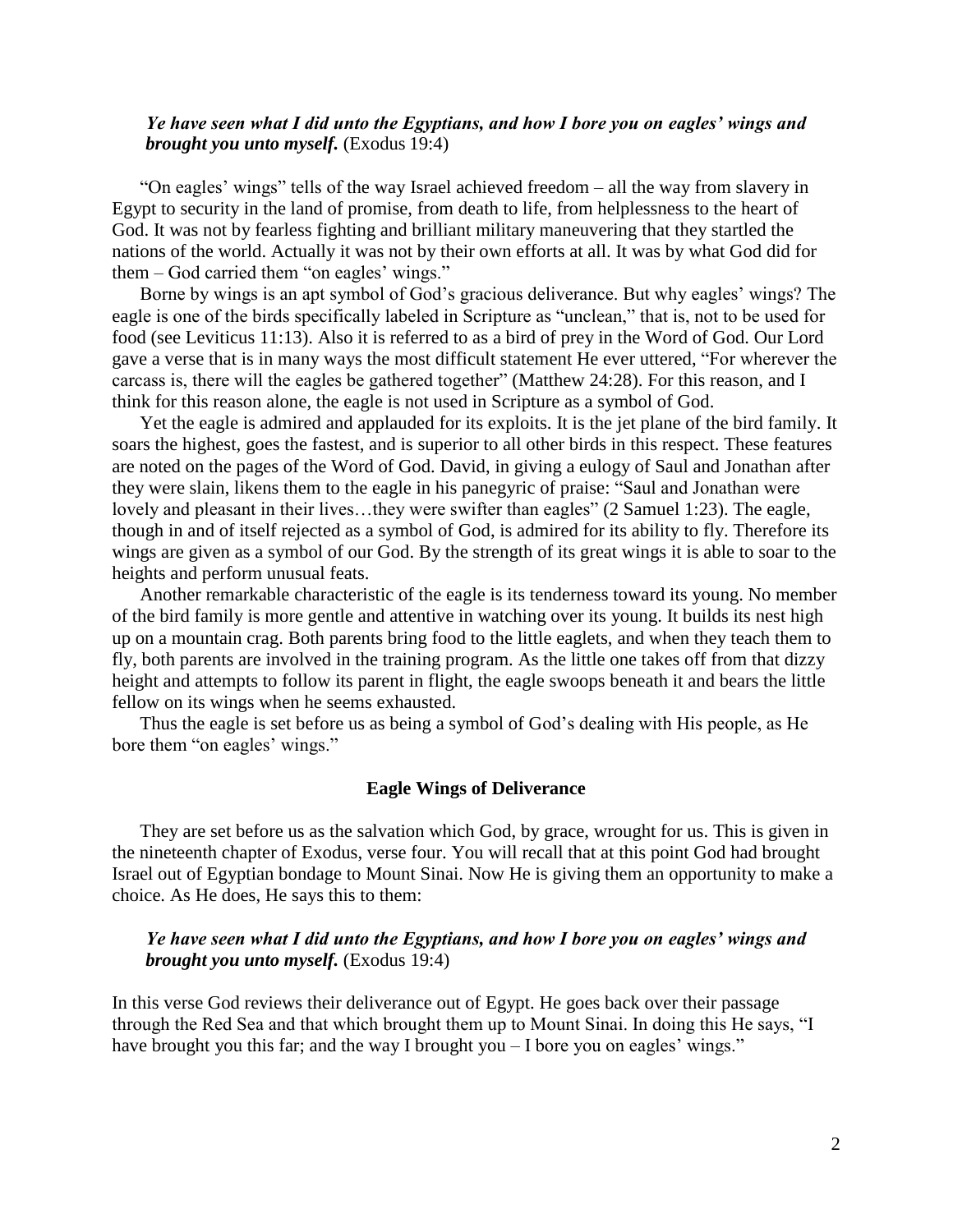It might be well to look at that statement for just a moment, my beloved. This was a nation that was born in slavery and reared in the brickyards of Egypt. No people, I suppose, were as helpless and hopeless as were these people.

They had gone down to Egypt as one family of seventy souls under their father Jacob. There they had become a great nation. But in the course of time there arose a Pharaoh who "knew not Joseph." Since it was so evident that God was blessing them, Pharaoh felt it was necessary for the welfare of Egypt to hold them down, and as a result he put them in hard slavery!

The Hebrews did slave labor in the brickyards of Egypt, but in spite of that they prospered. There they became a great nation – great in size and great in ability – yet they had no power to extricate themselves from that awful slavery. There was no way for them to throw off the shackles that were about them and go out free. There was no human possibility that they could get deliverance until the Pharaoh upon the throne was destroyed. Then the chances were that whoever came to that throne would not change their slave status but continue their awful plight. Such was the condition of these folk, and it was in that condition that God looked down upon them.

### **When God Remembers**

The Book of Exodus opens with God looking down upon these people. As He looked down, He did not see their wonderful ability, because any ability they had was God-given. God never saw any goodness in them, because they had no goodness. And it is of no use to say that they were the only people on the top side of the earth at that time that had a knowledge of God, for they did not – they were in idolatry. They were just about as bad off as any people could be. God did not see anything in them that called forth any movement on His part because of meritorious acts or works or any character within them. The thing that He said when He called Moses to be their deliverer was this, in effect: "I heard their cry; I have seen their awful condition; I have seen their plight down there. This has appealed to Me. And I remember that I made a covenant with Abraham, Isaac, and Jacob; I am prepared to do what I promised to do. *I will deliver them*."

Moses becomes the human agent. God chose this man from the back side of the Midian desert where God had trained him and schooled him. God gave him the only B.D. degree that I think is worthwhile – it is known as the Backside of the Desert degree. After forty years – it takes a long time to get a degree like that – God brings him back upon the scene in Egypt. God says, "Now I am ready to deliver My people," and Moses and Aaron go into the presence of Pharaoh.

Then a battle ensued, a battle literally of the gods. For God pitted Himself against the idolatry of Egypt and struck against that awful satanic system that shackled the minds and spirits of the people and was holding them (all of them, including the Egyptians) in spiritual darkness. Each plague was directed against a particular god of Egypt. The sacred Nile was turned to blood; frogs, lice, then flies swarmed over the land; the livestock sickened and died; boils broke out on both man and beast; hail and locusts devastated their crops; then darkness enveloped them for three days. When God finally came to the tenth plague, it was awesome in its severity, but it took this to release the trap that was holding His people in slavery. It turned the key in the lock and let them go free. The last plague was the death of the firstborn.

Now God is ready to show His people that He is redeeming them, not because of any merit within them, but by the sovereign grace of God.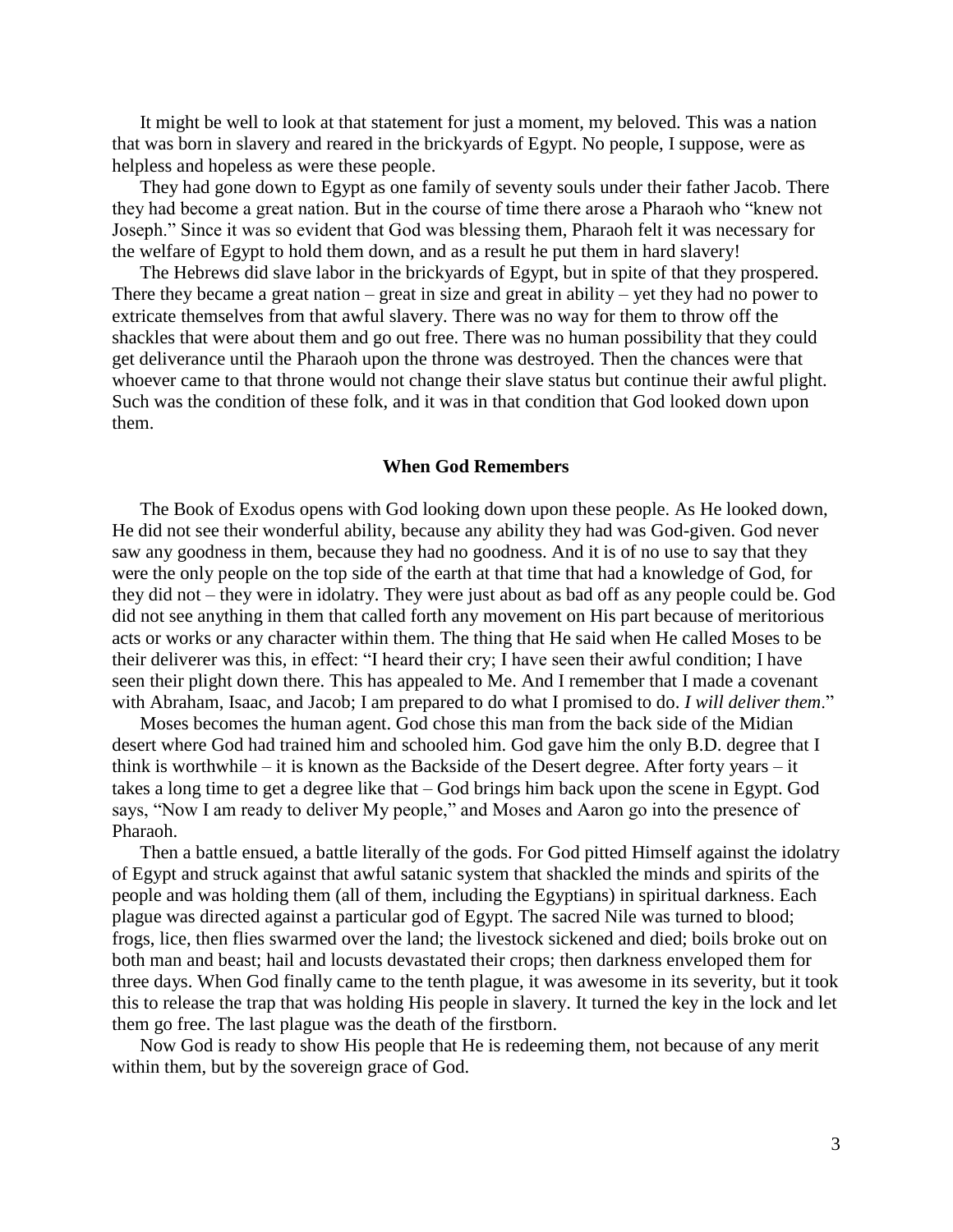#### **An Unforgettable Night**

God said it would be a night that they would never forget. Today if you go into the home of any orthodox Jew, you will find that on his calendar there is a Passover. After all these years it is still being remembered. It is the oldest holy day on any man's calendar on this earth. This is the day they remember; this is the day they shall not forget. This is the day that God wrought His deliverance for His own. These people were to select a lamb and slay it. The blood of that lamb was to be put outside on the doorposts and on the lintel that went across the top of the door. Someone has called attention to the fact that it was in the form of a cross. There the blood was sprinkled. And that night the death angel went over. He did not stop to enquire if the people on the inside of the house were saying their prayers. He did not stop to ask them if they had joined a church. He did not stop to ask what kind of lives they were living. He did not even stop to ask if they were Israelites. The only thing for which he looked was blood on the doorposts. When he saw the blood he passed over. When it was not there, then followed the death of the firstborn – both man and beast.

It was judgment from Almighty God upon a sinful nation and a sinful people. The firstborn who lived through that night knew that they were redeemed by blood. The only thing that wrought redemption was blood. That night these people ate the Passover, with loins girded and lights ablaze, then marched out a redeemed people, redeemed by blood.

That is what it means to travel on eagles' wings! "Ye have seen what I did unto the Egyptians, and how I bore you on eagles' wings and brought you unto myself" (Exodus 19:4).

# **Trapped**

But this was only the beginning of their experience with the grace of God. These people came down to the Red Sea, and there they were trapped. I cannot imagine any people being more totally trapped in a military way than were they. They were down in a pocket; around them were the waters of the Red Sea, behind them were the advancing hosts of the Egyptians. These people had no weapons with which to protect themselves; they were easy prey for the Egyptians. They would have been slaughtered to a man at that time, but again God intervened.

Realizing their plight, these people were perfectly willing to go back to the brickyards of Egypt. In fact they begged to return.

*And they said unto Moses, Because there were no graves in Egypt, hast thou taken us away to die in the wilderness? Wherefore hast thou dealt thus with us, to carry us forth out of Egypt? Is not this the word that we did tell thee in Egypt, saying, Let us alone, that we may serve the Egyptians? For it had been better for us to serve the Egyptians, than that we should die in the wilderness.* (Exodus 14:11, 12)

However, it was not God's intention to let them go back to Egyptian bondage. You see, when God redeems, He does a complete job of it. He never starts a work of redemption but that He finishes the work. And so God is prepared to deliver them again, but this time in an altogether different manner.

Moses goes down to the Red Sea and takes with him that rod that had been so potent when it was dedicated to God, the rod that had brought the plagues, the rod that had been used back in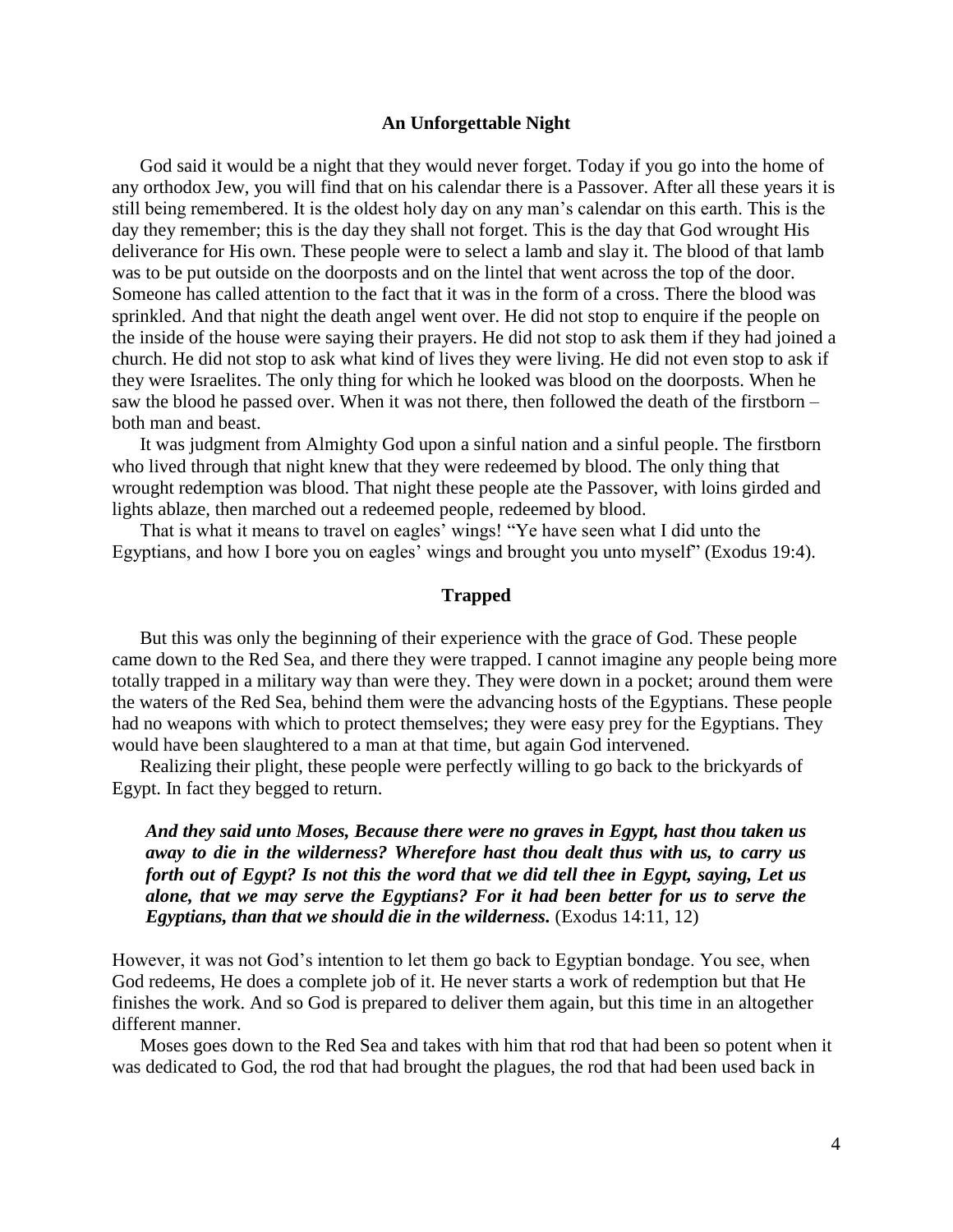Egypt for the deliverance of Israel out of slavery. He takes that rod, he smites that water, and all night long those waters roll back. And the children of Israel go over on dry land.

The writer to the Hebrews said, "By faith they passed through the Red Sea as by dry land, which the Egyptians, attempting to do, were drowned" (Hebrews 11:29). The same route that brought deliverance for them brought death to the Egyptians. Why? Because the Israelites happened to be people who were redeemed by blood, and redemption by blood leads to resurrection. Therefore they passed through those waters of death and came through on the other side.

Now do not tell me that they had great faith. I do not think they had any at all. When you read that passage in Hebrews, notice that it does not say, "By *their* faith they passed through the Red Sea." It just says, "By faith." Whose faith was it? It was Moses' faith. Who stretched out his hand over the Red Sea? Moses. Who said to go back to Egypt? *They* said to go back to Egypt. They had no faith, but because Moses did, that sea opened up and the people passed through it. They came through on the other side. And when they got on the opposite bank, they looked back and saw the Egyptians coming. They saw something else. The walls of water were breaking, and the Egyptians were being engulfed and destroyed.

## **Song of the Redeemed**

Safely on the other side, they sang the song of Moses. They were now prepared to sing a song of redemption. They had been redeemed by blood, they had been redeemed by power, they had been redeemed by death, and they had been redeemed by resurrection.

My friend, that is what it means to travel on eagles' wings. "Ye have seen what I did unto the Egyptians, and how I bore you on eagles' wings and brought you unto myself." There is no travel quite like it. It speaks of our deliverance and our salvation.

"On eagles' wings" tells of what God did for the children of Israel all the way from slavery to freedom, from the brickyards to the Promised Land, from Egypt to Sinai, from death to life, from Egyptian darkness to heaven's light, from helplessness to the heart of God, all the way from defeat to victory – they made the trip on eagles' wings. They did not come by their own effort, they did not come out by their own ability. They came out because God, by the mighty wings of deliverance and victory, brought them out of that awful place in which they were. And that became a symbol to them.

#### **Under His Wings**

One day a little girl named Ruth left the land of Moab and came over into the land of Israel. She came there because she trusted God. This we find in the lovely words spoken to her by Boaz when he said,

# *The LORD recompense thy work, and a full reward be given thee by the LORD God of <i>Israel, under whose wings thou art come to trust.* (Ruth 2:12)

Those eagle wings of salvation.

Then again, when the psalmist wanted to speak of our pilgrim journey through this earth and the salvation that God brings to pass, he speaks of being "under His feathers" and "under His wings we can trust." What a picture of God's method of salvation!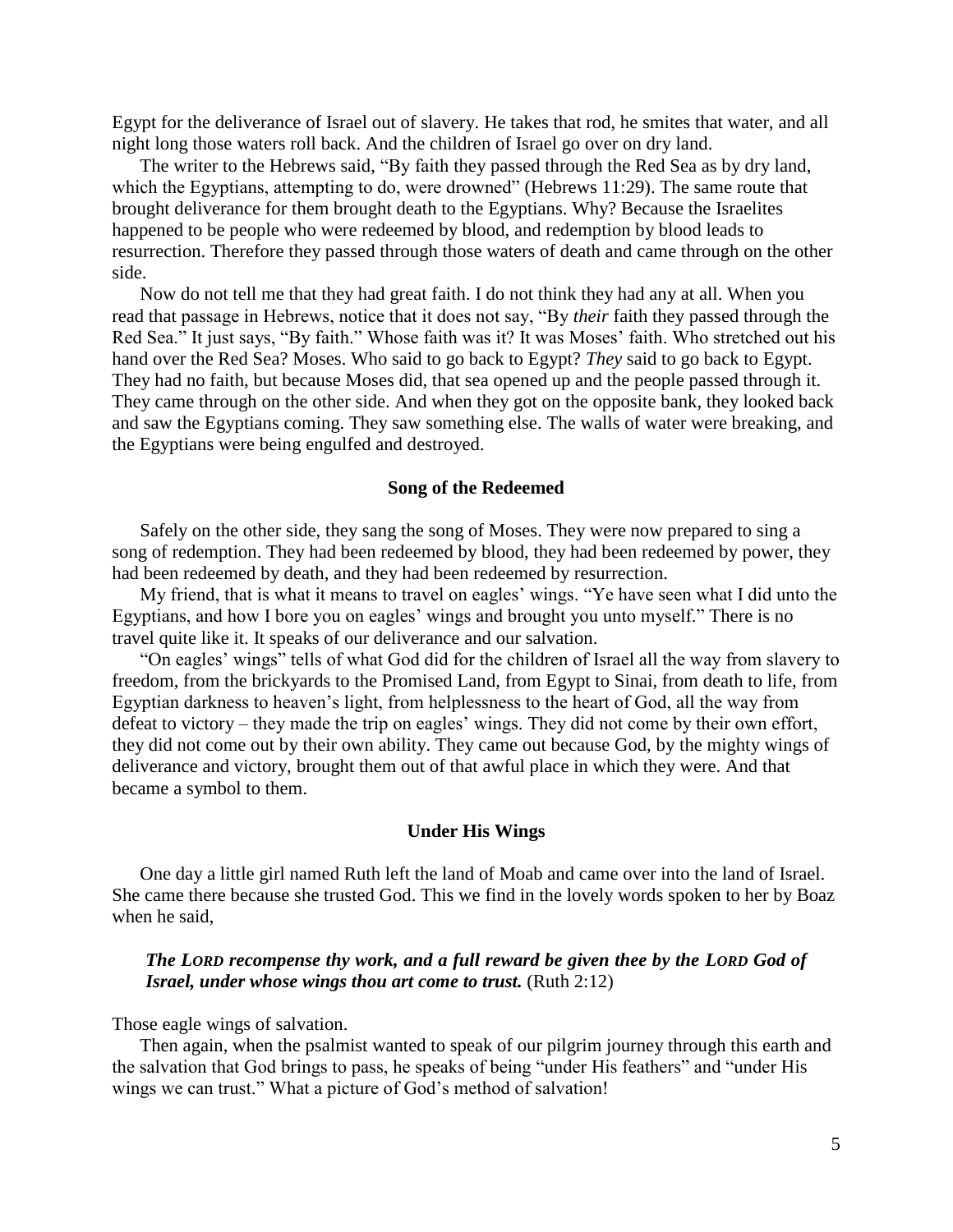You see, God's method of transportation, as He leads lost sinners out of Egyptian darkness into heaven, is done by air. It is an airlift, it is by eagles' wings, it is by grace! But the tragedy of it is that when these people came to Mount Sinai, God reviewed their past and said in effect, "Now that you see what I have done, would you like to continue on eagles' wings, or are you prepared to receive My commandments and go in your own strength now?" And they replied in a very bold, audacious, and proud manner, "All that the LORD hath spoken we will do" (Exodus 19:8).

Yet they did not even receive the Ten Commandments until they had broken them. At the time the commandments were being written by the finger of God, they were making a golden calf.

The same tragedy is being reenacted today. We are constantly in danger of making the same wrong decision. There is danger of our getting off or forsaking the eagle wings of the grace of God in salvation, and getting in the ox cart of law or good works or religion. Oh, it is so dangerous today! John opened his gospel by writing, "For the law was given by Moses, but grace and truth came by Jesus Christ" (John 1:17).

There are two utterly separate modes of travel through this life. They are just as different as an ox cart is from a jet plane. You cannot travel with one foot in an ox cart and the other foot in a jet plane – it is absolutely impossible. Yet today in the matter of religion, a great many folk are trying to go by law and grace. If you are trying to live by law, may I say to you that today it is all the way by grace. It is all the way "on eagles' wings."

Law demands; grace gives. Law extracts; grace bestows. Law says, "Do"; grace says, "Believe." Law say, "Work"; grace says, "Rest." Law threatens, pronouncing a curse; grace entreats, announcing a blessing. Law says, "Do and thou shalt live"; grace says, "Live and thou shalt do." Law condemns the best man; grace will save the worst man.

Law reveals the character of God and also reveals the weakness of man. "Now we know that whatever things the law saith, it saith to them who are under the law, that every mouth might be stopped, and all the world may become guilty before God" (Romans 3:19).

### **By the Law is the Knowledge of Sin**

The Law was given that you might know your sin. It was given that you might know that you have not attained to His standard. It was given that you might know that you will never get to heaven by that route. My friend, it will never take you there.

The Law will not get you to heaven any more than taking blood pressure will cure a heart condition or making an X-ray will cure cancer. Taking the temperature is not the way to deal with leprosy today.

To change the figure of speech, sewing a patch on a pair of old trousers really never solved the problem. Of course so little is known about patches in this day of prosperity, but I know what it is to wear patched pants. I hope you do. There is something humbling in wearing patched pants. I remember as a boy that my mother used to sew a patch on a *patch*. Then one day my dad brought home for me a new pair of pants. What a joy it was to get rid of the old patched ones and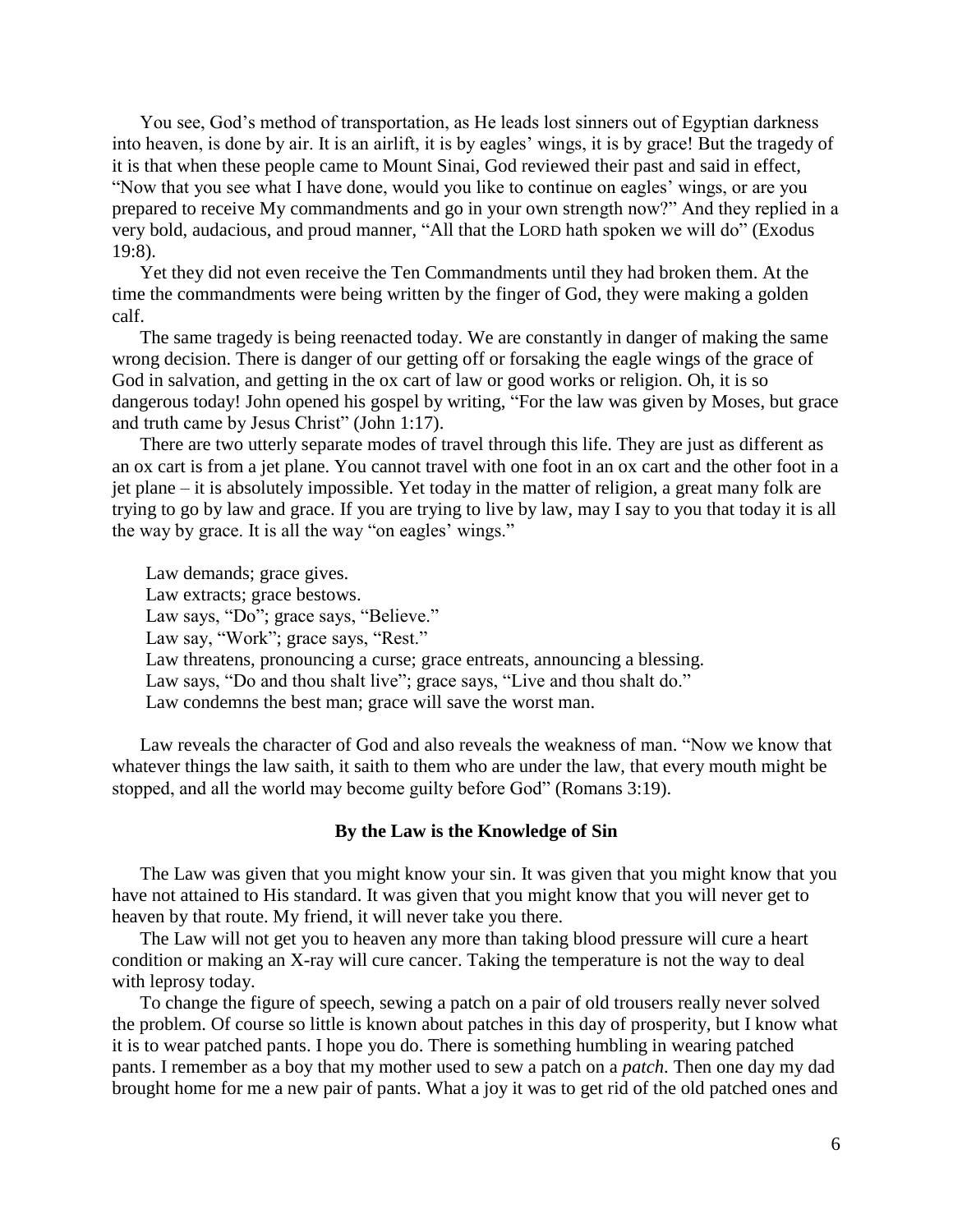wear new ones! May I say to you that the Lord Jesus Christ came, not to sew up the old pair of pants, but with a new pair! He came to put aside the Law – not to sew grace on it. At this moment the Savior by His grace can give you a garment that will enable you to stand before Almighty God.

There are only two kinds of religion in the world (southern California to the contrary). You can list every "ism," every cult, every religion in southern California under one category. They all say, "Do, do, do." Only Christianity says, "Done" Christ has done it all. Paul said to a young preacher, "For the grace of God that bringeth salvation hath appeared to all men" (Titus 2:11).

It is by His grace, it is by eagles' wings, that He delivers us. That is His method today. During a series on the Ten Commandments, several folk talked with me about the nature of the Law. One man said, "I'll be honest with you. I have always felt that somehow I would be able to work it out, and if I did the best I could, God would have to accept that. But I see now that when you put my best down by the white light of His standard, I cannot measure up even to that standard. I have no ability at all."

*Run, run and do, the Law commands, But gives me neither feet nor hands. Better news the Gospel brings, It bids me fly and gives me wings.*

"You have seen how I bore you on eagles' wings and brought you unto Myself."

## **Discipline**

There is another thing I want you to notice about eagles' wings. They are set before us as discipline by grace, for God disciplines those whom He saves by grace.

# *As an eagle stirreth up her nest, fluttereth over her young, spreadeth abroad her wings, taketh them, beareth them on her wings, so the LORD alone did lead him, and there was no strange god with him.* (Deuteronomy 32:11, 12)

The eagle is known for its ferocity and cruelty. An eagle, as it is flying aloft, may see a lamb or some other animal down below, plunge out of the sky, leap upon the animal, and destroy it.

In sharp contrast is its tenderness toward its own young. The eagle builds its nest on a high mountain crag. After the eggs are laid and the little ones hatch out, both the male and female watch over the nest and bring food to the eaglets. Then comes the day when those little fellows are big enough to fly. But they do not want to fly, they are having it too easy up there in that nest. They are given breakfast each morning in bed! Why should they want to leave? The mother eagle knows that it is time for them to start flying. There they are on the dizzy heights of a mountain crag, and she tries to lead them out. She attempts to teach them by flying out herself and coming back, but they are reluctant to follow. They don't want her to know they are ready to fly, so they don't move.

Then she breaks up the nest and takes a little one to the edge of the cliff. It is a long way down, and she pushes him over! She does not push him over to destroy him. She watches that little fellow as he starts down and clumsily flaps his wings. If he doesn't take off as he should, she swoops underneath him, and her mighty wings hold up that little eaglet. He will never be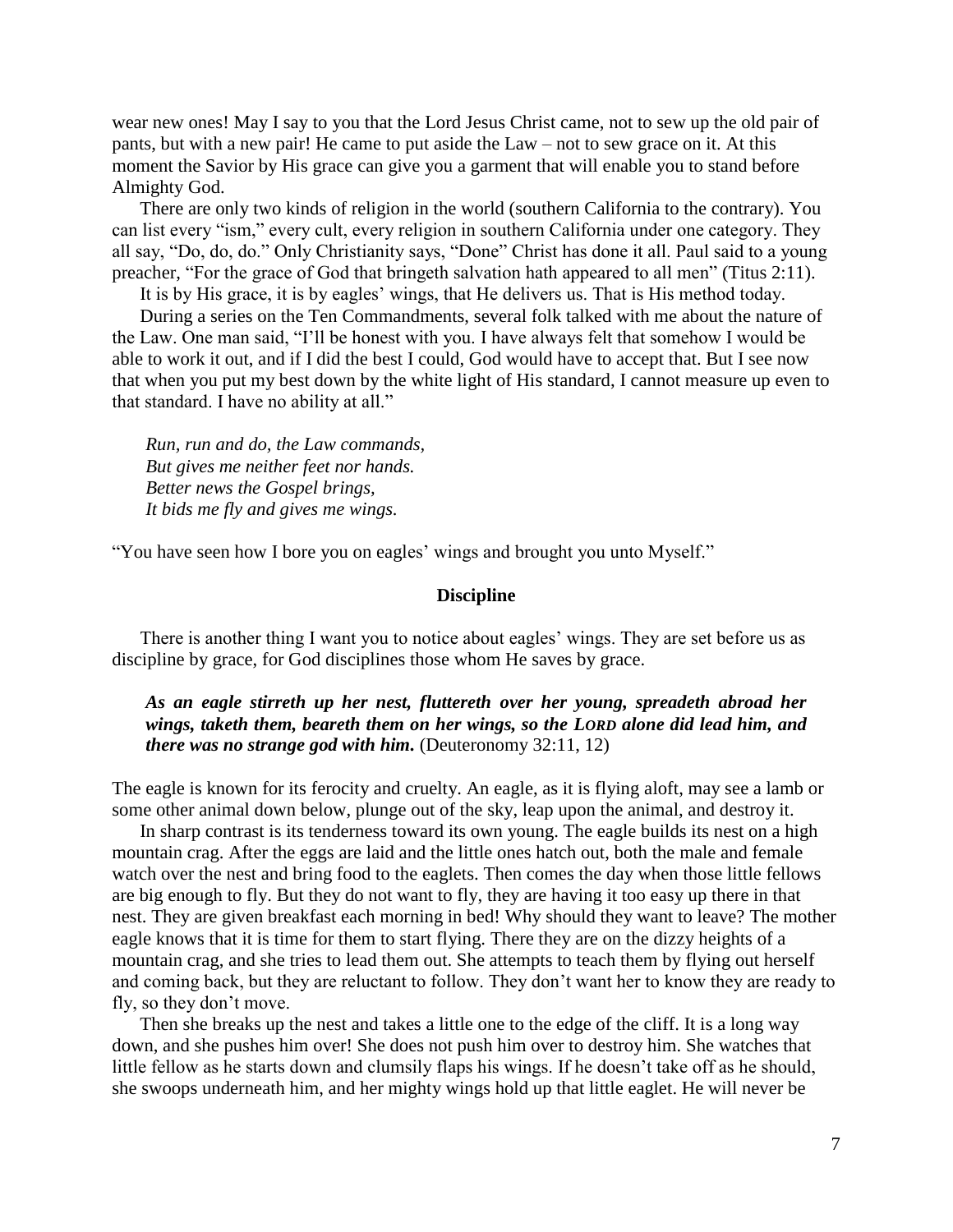dashed on the crags beneath. She brings him back up and tries again until eventually the little fellow flies as she has shown him. Each time she flies a little farther, and he follows her.

Davy, in one of his books, tells about an experience he had:

I once saw a very interesting sight above one of the crags of Ben Nevis as I was going in pursuit of big game. Two parent eagles were teaching their offspring, two young birds, the maneuvers of flight. They began by rising from the top of the mountain, right into the eye of the sun. They first made small circles, and the young birds imitated them. They paused on their wings, waiting until they made their first flight, holding them on their expanded wings when they seemed exhausted. And then they took a second and larger gyration, always enlarging their circle of flight, so as to make a gradually ascending spiral.

That is the eagle. And God made the eagle that way in order that He might give us a verse. Read it carefully:

*As an eagle stirreth up her nest, fluttereth over her young, spreadeth abroad her wings, taketh them, beareth them on her wings, so the LORD alone did lead him, and there was no strange god with him.* (Deuteronomy 32:11, 12)

## **A Higher Plane Than the Law**

My friend, if we have been saved by grace, we have been called to a higher plane of living than the Law ever called any man to experience. We are called to live above the valleys of this world, in fact, above the mountain peaks of the world. You see, the Law never raised man very high.

If you will recall, when planes first started flying in a commercially, they never flew above six thousand feet in the air. Now and then they would bump into a mountain. But now with pressurized cabins, they are no longer limited to six thousand feet – they now go up to forty thousand feet. And when you say that a plane does not fly at six thousand feet, you do not mean that it is on the ground, you mean it is higher.

When we say that a Christian is not to be under Law, what we mean is that he is to be on a higher plane. He is to leave the six thousand foot level and go up to where it is forty thousand feet because he is being borne on eagles' wings.

God has a way of training those whom He has saved by His grace. He now wants to teach them to use their wings. God does not want us to live on a low plane. He wants us above the mountain peaks of this world of human effort. He does not want us caged down here by some religious zoo of this world to be on display for spectators. We are to live for Him on a high plane. That is the thing Paul said to Titus: "For the grace of God that bringeth salvation hath appeared to all men" (Titus 2:11).

The eagle wings of God's grace have taken those who have trusted Christ and lifted them out of sin. But that does not end it. The same grace of God is "teaching us that, denying ungodliness and worldly lusts, we should live soberly, righteously, and godly, in this present age" (Titus 2:12). And Paul wrote this, not in the language of Sinai, but in the language of love, the language of the mother eagle urging her young to come up higher: "I beseech you therefore, brethren, by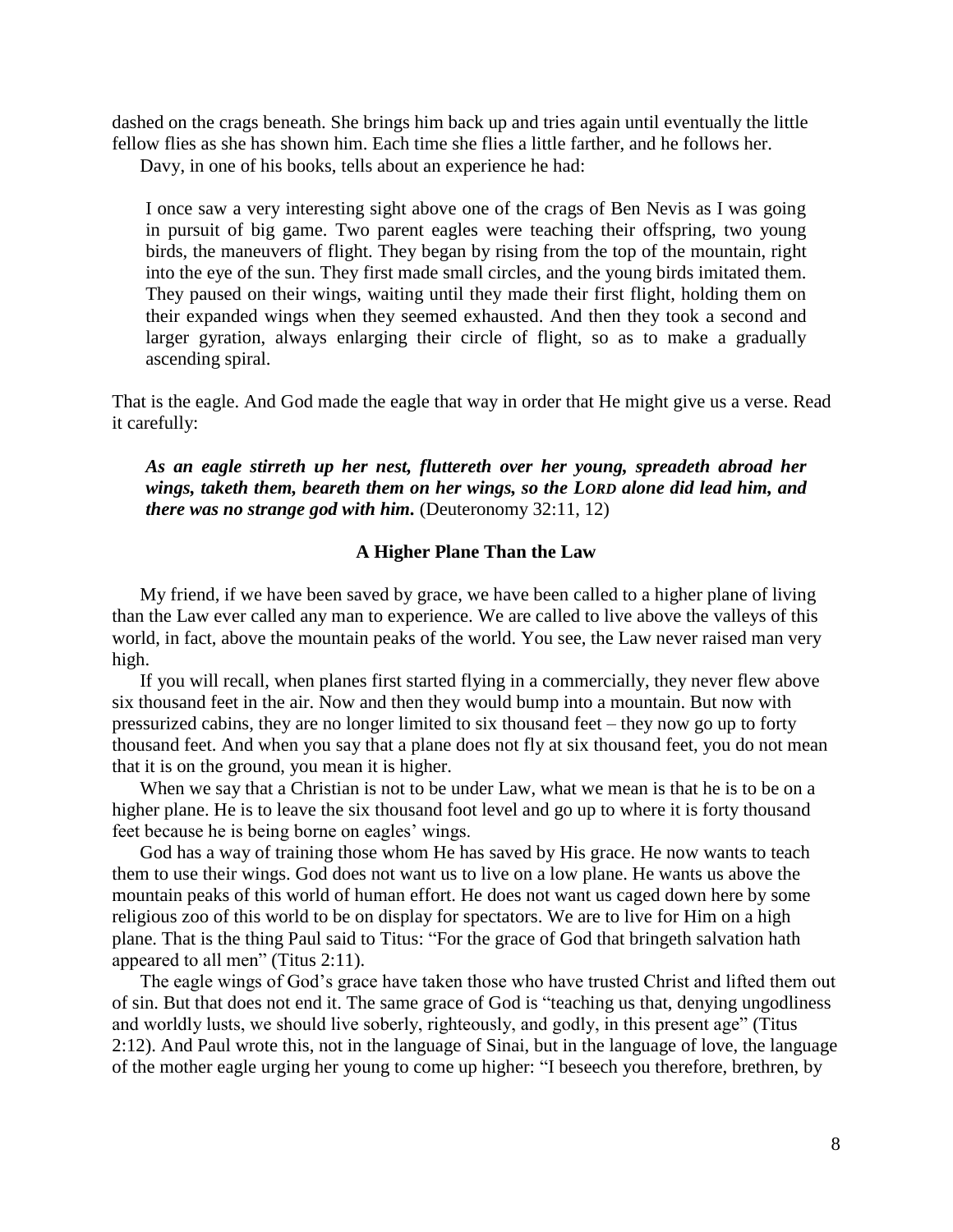the mercies of God, that ye present your bodies a living sacrifice, holy, acceptable unto God, which is your reasonable service" (Romans 12:1).

And again to the Ephesians he said, "I therefore, the prisoner of the Lord, beseech you that ye walk worthy of the vocation wherewith ye are called, with all lowliness and meekness, with longsuffering, forebearing one another in love" (Ephesians 4:1, 2). It is a high calling, but it demands walking in lowliness and meekness down here.

#### **Their Nests Were Broken Up**

Do you know the way He accomplishes this in our lives? He breaks up our nests. Oh, how comfortable we are, how comfortable we get in grace. And God has to come along and break up our nest. That has been His method.

Adam and Eve were put into the Garden of Eden – what a nest that was! Then they sinned, and God broke up the nest – it was for their good – and He drove them out of the Garden.

Follow the record of how He dealt with His own. Abraham was living in Ur of the Chaldees, which boasted a great civilization in his day. They had all sorts of comforts, and Abraham was a prosperous businessman. He was doing well, but one day God called him, broke up his nest, and moved him out. It was hard going from then on, but I can assure you that Abraham would never have exchanged that experience for a life of comfort in Ur of the Chaldees.

Moses, by what the world would call a trick of fate, got into the palace of Pharaoh and would have been the next Pharaoh on the throne. I have a notion that he could have given a very convincing argument for staying in that advantageous position. Certainly he could have said, "I can be of more help to my people here than if I attempted to step out." But he did not argue that way. In fact, Moses wanted to deliver them before God was ready. God broke up his nest and one day drove him out of that palace to the back side of the desert yonder at Midian. That was God's method.

Then there was David, a shepherd boy out yonder with his sheep. He described how peaceful it was by the cool, limpid water and the green pastures. It was so comfortable there. One day God broke up his nest, the anointing oil was poured upon him, and he became Israel's king, the like of which they never saw from that day on. But he went into hiding in the caves of the earth. He had to go underground for many years. Schooled and roughed  $up - my$ , how God put the sandpaper on that man! God disciplined him. He was God's man and, you see, his nest had to be broken up.

James and John were prosperous fishermen living in Capernaum on the Sea of Galilee. They were doing well until one day there came by a Man who called them. And they immediately left the ship and their father and followed Him. Their nest was broken up. They left the fishing business to become two of the twelve disciples of the Lord Jesus Christ. One of them died a martyr's death, and the other spent time yonder on an island in lonely exile. Way back there at Capernaum God had broken up their nest, you see.

### **What If God Breaks Up Your Nest?**

Since this is God's method, it is possible that He may break up your nest and He may break up my nest. Sometimes He not only breaks up the nest, but He pushes us off the cliff. Now I do not know about you, but I do not like being pushed off a cliff. However, God does this to His own. And generally He pushes them right into a peck of trouble, problems, and difficulties.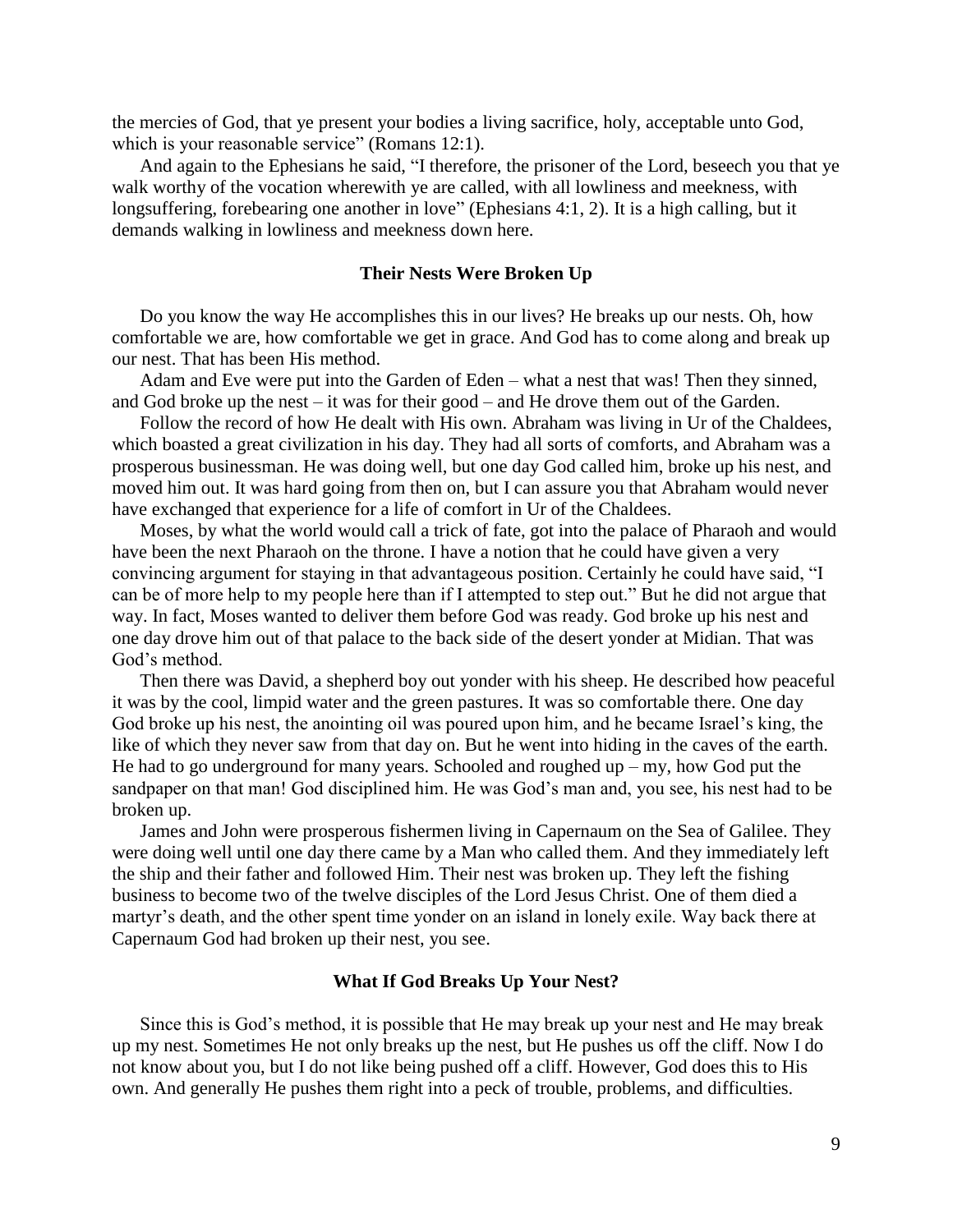Remember that the Lord Jesus sent His disciples across the Sea of Galilee one evening definitely, directly, and deliberately into a storm. He did it purposely. Some time ago I mentioned this incident at a Bible conference, and a lovely couple approached me after the service. They were highly incensed at what I had said.

"Now look here, you have no right to make such a statement about our lovely Savior. He would never send His disciples into a storm!"

I said to them, "Do you think He was God, or wasn't He God?"

"Oh," they said, "we believe He is God."

"Does God know everything?"

"Yes," they replied.

"Did He know that storm was coming?"

They said, "Yes."

"Well," I said, "He sent them into it."

Their honest comment was, "We hadn't thought of it like that."

My friend, He sent His own deliberately into a storm. This couple, who became wonderful friends of mine, now know what it is to be sent into a storm. Their daughter was kidnapped and brutally slain. They knew what it was to sit night after night, waiting to see if the FBI had any word to give to them. They went into a storm.

Some through the fire, some through the flood – that is the way God leads His dear children along. That is His method. He will send His own into a storm.

But always remember that He will not let you fall. There have been many times in my life when I have been pushed to the edge of the cliff and I was sure there would be a crash. But there wasn't.

In college I knew that God had called me to the ministry, but I had very little faith in Him. I had a notion that He would take me to a certain height and drop me off, let me go. When I graduated from college, I was the unhappiest person there. After having received my degree, I returned to my room in the dormitory, still in cap and gown, and sat dejectedly on the edge of my bed. My roommate came in and asked, "What in the world – did somebody die?" I said, "Just as well to. I thought God called me to the ministry. I'm through college, the Depression has hit, and I do not even have a job this summer. I haven't a dime to go to seminary next year." Without going into details, let me just say that when I went to bed that night, I had checks that totaled \$750 which had come from people whom I never dreamed would be interested in seeing me go to seminary. And \$750 the year the Depression hit, brother, was a whole lot of money! I thought He was going to drop me. He did, but He did not let me fall.

## **Be Confident**

This verse was given to me at that time and it is my life verse: "Being confident of this very thing, that he who hath begun a good work in you will perform it until the day of Jesus Christ" (Philippians 1:6). You may think you are falling, my friend, but the wings will be there at the right moment. "Underneath are the everlasting arms" (Deuteronomy 33:27).

He will hold you on His wings, He will not let you fall. If, when you are reading this, you are at wit's end corner and do not know where to turn or what to do, let me give you this verse: